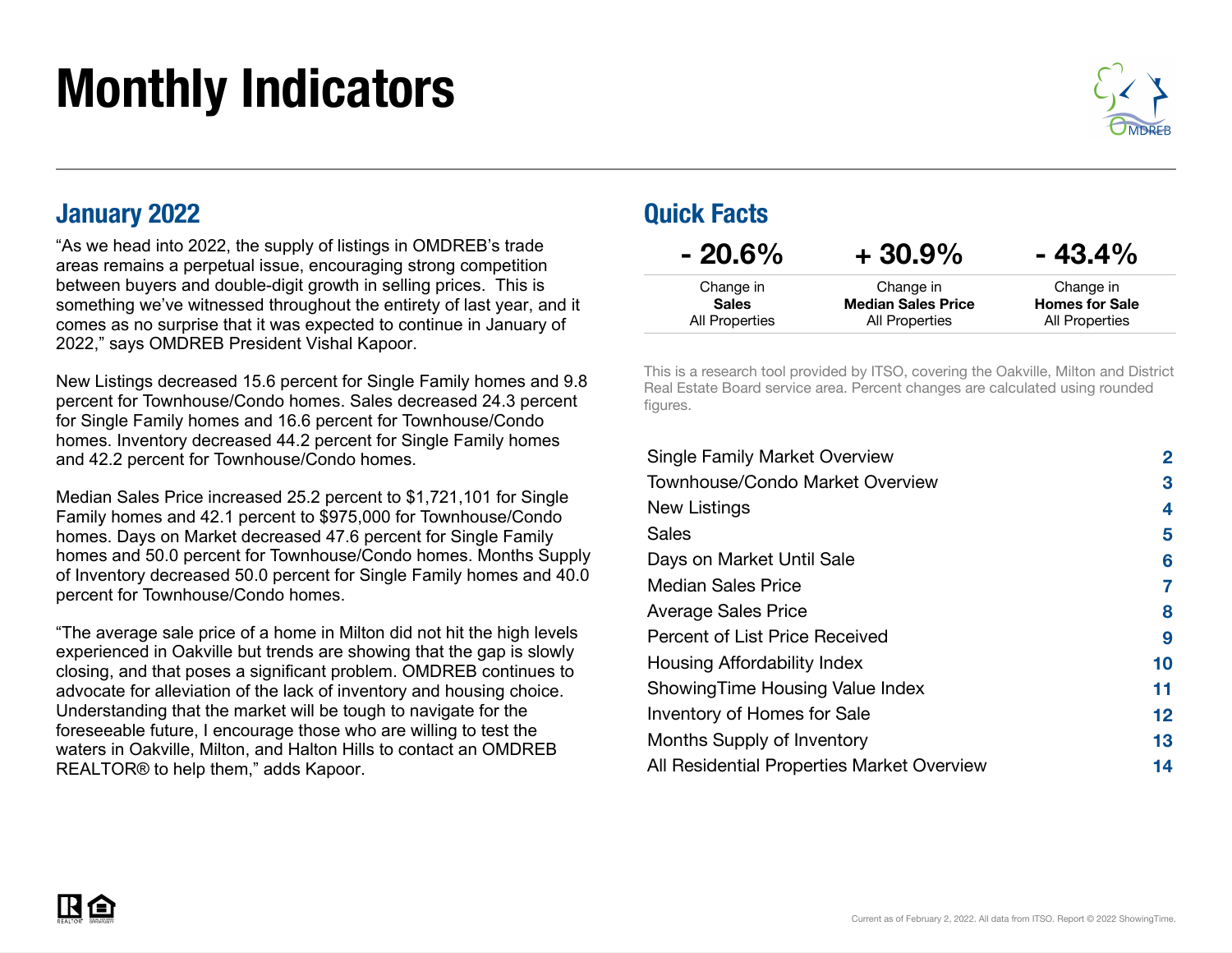## Single Family Market Overview

Key metrics by report month and for year-to-date (YTD) starting from the first of the year. Single Family properties only.



| <b>Key Metrics</b>                    | <b>Historical Sparkbars</b>                                        | $1 - 2021$  | $1 - 2022$  | % Change | <b>YTD 2021</b> | <b>YTD 2022</b> | % Change |
|---------------------------------------|--------------------------------------------------------------------|-------------|-------------|----------|-----------------|-----------------|----------|
| <b>New Listings</b>                   | $1 - 2020$<br>$7 - 2020$<br>$1 - 2021$<br>$1 - 2022$<br>$7 - 2021$ | 276         | 233         | $-15.6%$ | 276             | 233             | $-15.6%$ |
| <b>Sales</b>                          | $1 - 2020$<br>$7 - 2020$<br>$1 - 2021$<br>$7 - 2021$<br>$1 - 2022$ | 218         | 165         | $-24.3%$ | 218             | 165             | $-24.3%$ |
| Days on Market Until Sale             | $1 - 2020$<br>$7 - 2020$<br>$1 - 2021$<br>$7 - 2021$<br>$1 - 2022$ | 21          | 11          | $-47.6%$ | 21              | 11              | $-47.6%$ |
| <b>Median Sales Price</b>             | $1 - 2020$<br>$7 - 2020$<br>$1 - 2021$<br>$7 - 2021$<br>$1 - 2022$ | \$1,375,000 | \$1,721,101 | $+25.2%$ | \$1,375,000     | \$1,721,101     | $+25.2%$ |
| <b>Average Sales Price</b>            | $1 - 2021$<br>7-2021<br>$1 - 2020$<br>7-2020<br>$1 - 2022$         | \$1,680,819 | \$1,968,798 | $+17.1%$ | \$1,680,819     | \$1,968,798     | $+17.1%$ |
| <b>Percent of List Price Received</b> | $7 - 2020$<br>$1 - 2020$<br>$1 - 2021$<br>7-2021<br>$1 - 2022$     | 104.1%      | 117.2%      | $+12.6%$ | 104.1%          | 117.2%          | $+12.6%$ |
| <b>Housing Affordability Index</b>    | $1 - 2020$<br>7-2020<br>$1 - 2021$<br>$7 - 2021$<br>$1 - 2022$     | 30          | 23          | $-23.3%$ | 30              | 23              | $-23.3%$ |
| <b>Housing Value Index</b>            | $7 - 2020$<br>$1 - 2020$<br>$1 - 2021$<br>$7 - 2021$<br>$1 - 2022$ | 433         | 551         | $+27.3%$ |                 |                 |          |
| <b>Inventory of Homes for Sale</b>    | $1 - 2020$<br>$7 - 2020$<br>$1 - 2021$<br>$7 - 2021$<br>$1 - 2022$ | 199         | 111         | $-44.2%$ |                 |                 |          |
| <b>Months Supply of Inventory</b>     | $7 - 2021$<br>$1 - 2020$<br>$7 - 2020$<br>$1 - 2021$<br>$1 - 2022$ | 0.6         | 0.3         | $-50.0%$ |                 |                 |          |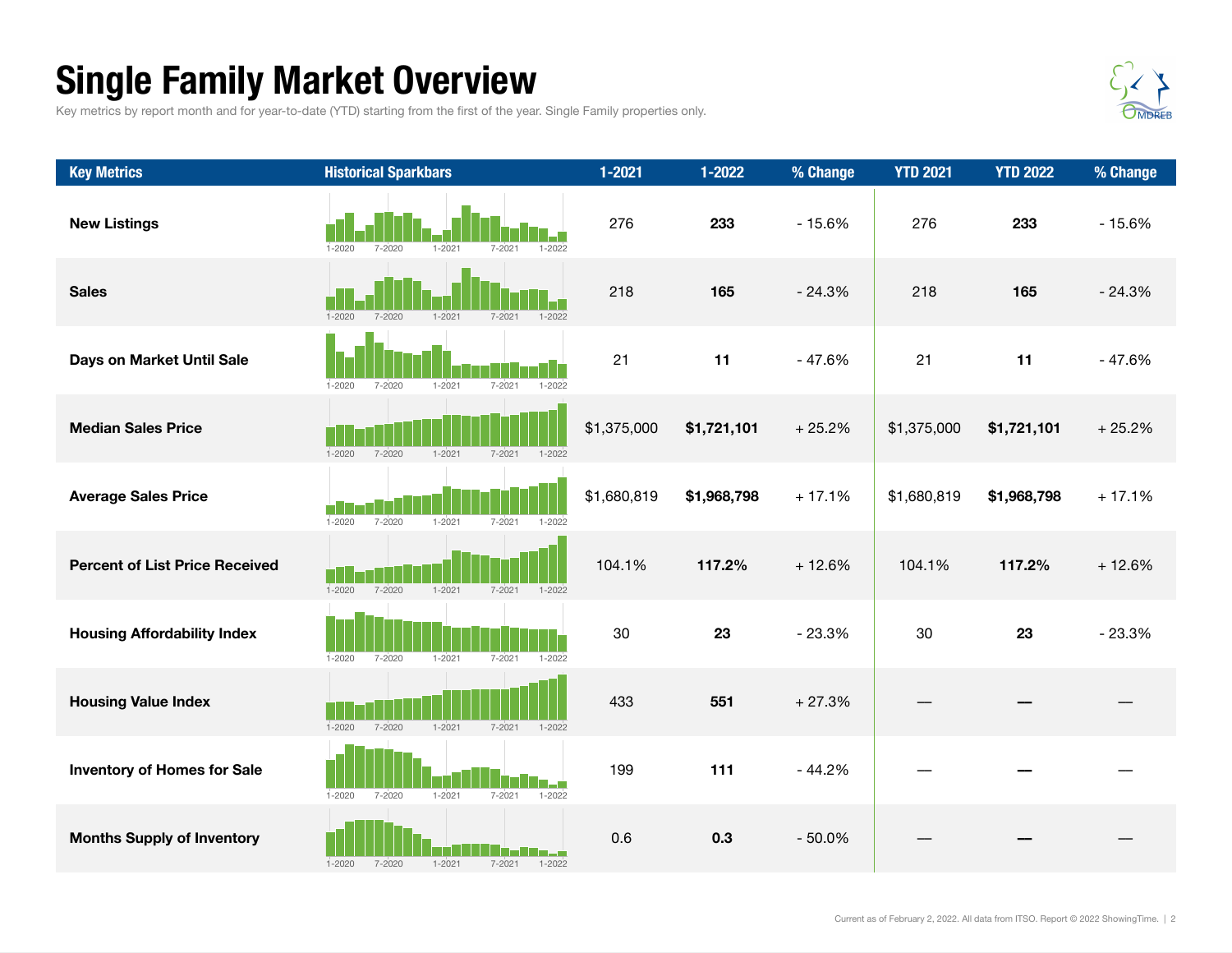### Townhouse/Condo Market Overview

Key metrics by report month and for year-to-date (YTD) starting from the first of the year. Townhouse, Condo and Semi-Detached properties only.



| <b>Key Metrics</b>                    | <b>Historical Sparkbars</b>                                        | $1 - 2021$ | $1 - 2022$  | % Change | <b>YTD 2021</b> | <b>YTD 2022</b> | % Change |
|---------------------------------------|--------------------------------------------------------------------|------------|-------------|----------|-----------------|-----------------|----------|
| <b>New Listings</b>                   | $7 - 2020$<br>$1 - 2021$<br>$1 - 2020$<br>$7 - 2021$<br>$1 - 2022$ | 225        | 203         | $-9.8%$  | 225             | 203             | $-9.8%$  |
| <b>Sales</b>                          | $1 - 2020$<br>$7 - 2020$<br>$1 - 2021$<br>$7 - 2021$<br>$1 - 2022$ | 199        | 166         | $-16.6%$ | 199             | 166             | $-16.6%$ |
| Days on Market Until Sale             | $1 - 2021$<br>$7 - 2021$<br>$1 - 2022$<br>1-2020<br>7-2020         | 20         | 10          | $-50.0%$ | 20              | 10              | $-50.0%$ |
| <b>Median Sales Price</b>             | $1 - 2020$<br>$1 - 2021$<br>$7 - 2021$<br>$7 - 2020$<br>$1 - 2022$ | \$686,000  | \$975,000   | $+42.1%$ | \$686,000       | \$975,000       | $+42.1%$ |
| <b>Average Sales Price</b>            | $7 - 2020$<br>$1 - 2021$<br>$1 - 2020$<br>$7 - 2021$<br>$1 - 2022$ | \$724,931  | \$1,036,519 | $+43.0%$ | \$724,931       | \$1,036,519     | $+43.0%$ |
| <b>Percent of List Price Received</b> | $1 - 2020$<br>$7 - 2020$<br>$1 - 2021$<br>$7 - 2021$<br>$1 - 2022$ | 105.4%     | 117.5%      | $+11.5%$ | 105.4%          | 117.5%          | $+11.5%$ |
| <b>Housing Affordability Index</b>    | $1 - 2021$<br>$1 - 2020$<br>$7 - 2020$<br>$7 - 2021$<br>$1 - 2022$ | 59         | 41          | $-30.5%$ | 59              | 41              | $-30.5%$ |
| <b>Housing Value Index</b>            | $1 - 2020$<br>$7 - 2020$<br>$1 - 2021$<br>$7 - 2021$<br>$1 - 2022$ | 282        | 395         | $+40.1%$ |                 |                 |          |
| <b>Inventory of Homes for Sale</b>    | $1 - 2020$<br>$7 - 2020$<br>$1 - 2021$<br>$7 - 2021$<br>$1 - 2022$ | 147        | 85          | $-42.2%$ |                 |                 |          |
| <b>Months Supply of Inventory</b>     | $1 - 2022$<br>$1 - 2020$<br>$7 - 2020$<br>$1 - 2021$<br>$7 - 2021$ | 0.5        | 0.3         | $-40.0%$ |                 |                 |          |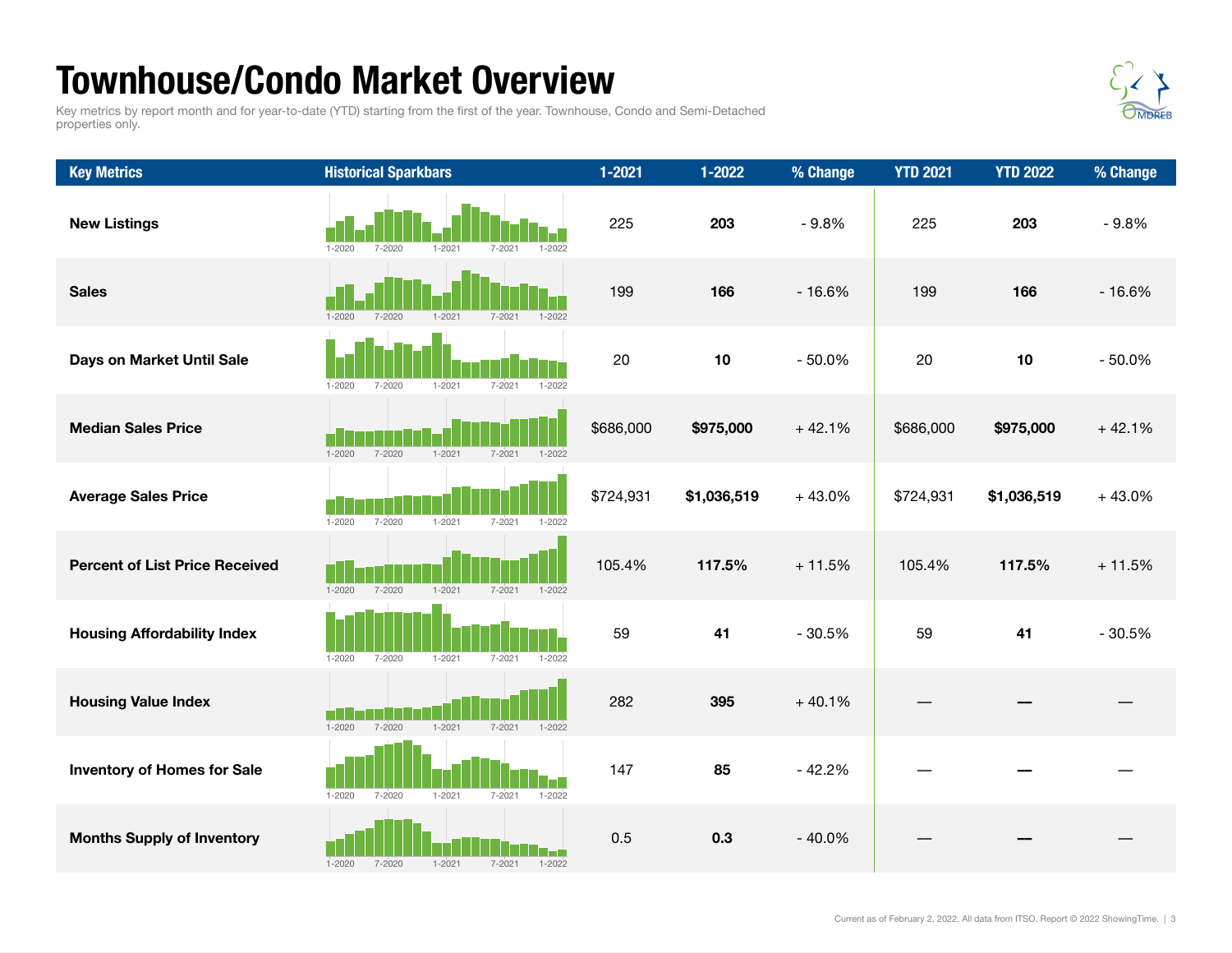## New Listings

A count of the properties that have been newly listed on the market in a given month.





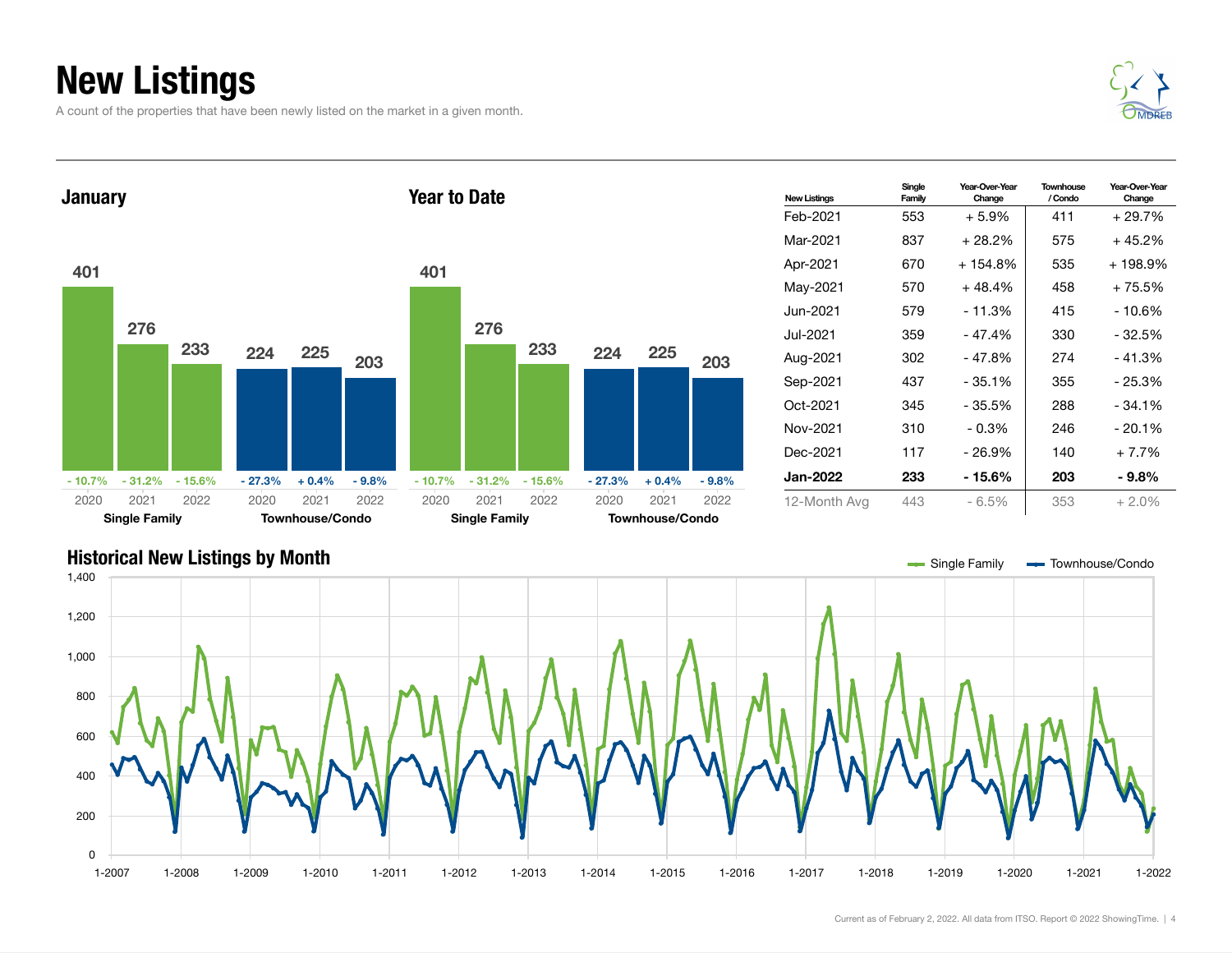A count of the properties on which offers have been accepted in a given month.





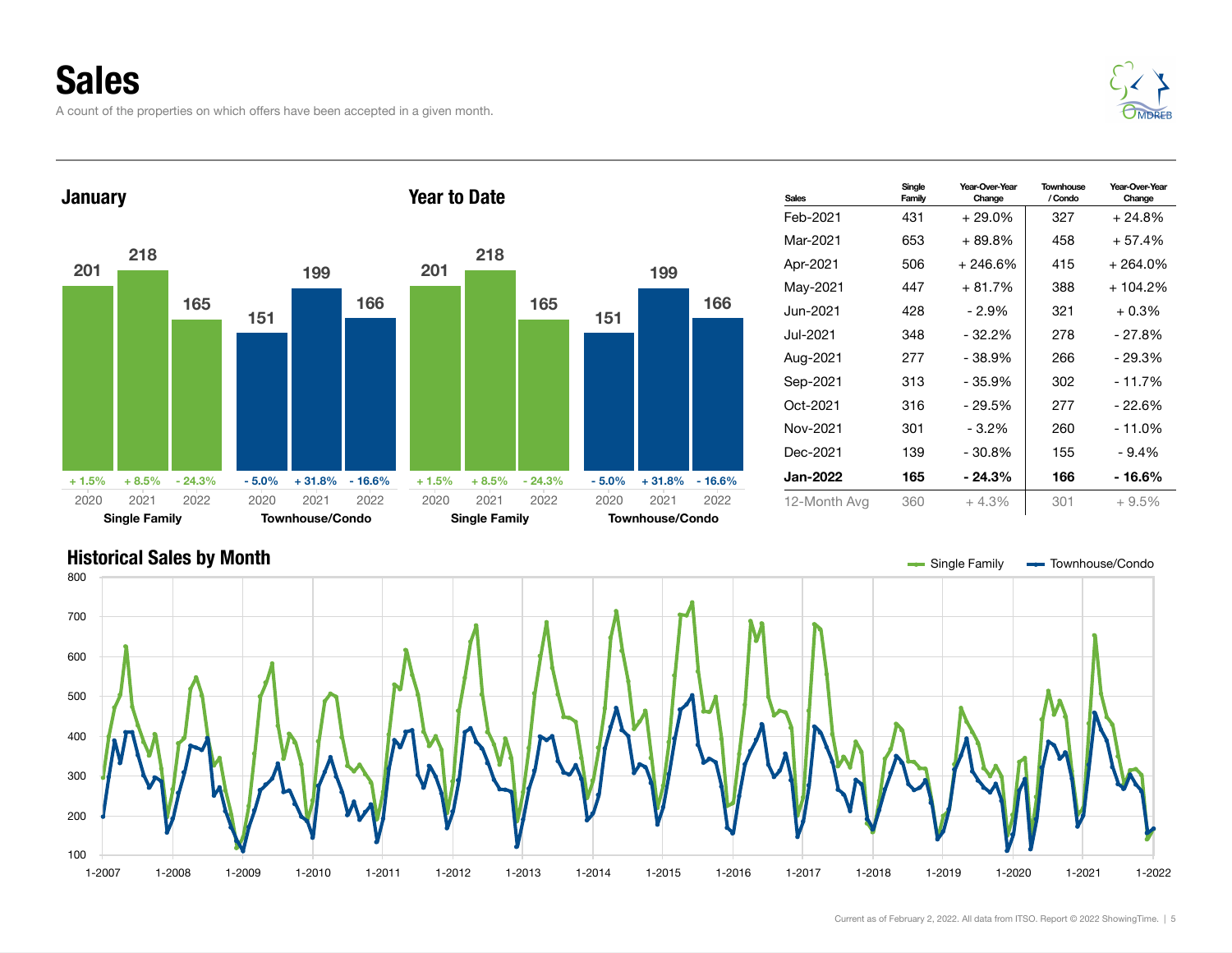#### Days on Market Until Sale

Average number of days between when a property is listed and when an offer is accepted in a given month.





| Days on Market  | Single<br>Family | Year-Over-Year<br>Change | Townhouse<br>/ Condo | Year-Over-Year<br>Change |
|-----------------|------------------|--------------------------|----------------------|--------------------------|
| Feb-2021        | 10               | - 50.0%                  | 11                   | - 8.3%                   |
| Mar-2021        | 11               | - 35.3%                  | 10                   | - 28.6%                  |
| Apr-2021        | 11               | $-56.0%$                 | 10                   | - 52.4%                  |
| May-2021        | 10               | - 72.2%                  | 11                   | - 54.2%                  |
| Jun-2021.       | 12               | $-57.1%$                 | 11                   | - 38.9%                  |
| Jul-2021        | 12               | $-45.5%$                 | 12                   | - 29.4%                  |
| Aug-2021        | 13               | - 35.0%                  | 14                   | - 30.0%                  |
| Sep-2021        | 10               | $-47.4%$                 | 11                   | - 45.0%                  |
| Oct-2021        | 10               | $-44.4%$                 | 11                   | $-31.3%$                 |
| Nov-2021        | 12               | $-42.9%$                 | 11                   | - 38.9%                  |
| Dec-2021        | 14               | $-46.2%$                 | 11                   | - 57.7%                  |
| <b>Jan-2022</b> | 11               | - 47.6%                  | 10                   | - 50.0%                  |
| 12-Month Avg*   | 11               | $-50.8%$                 | 11                   | $-40.4%$                 |

\* Days on Market for all properties from February 2021 through January 2022. This is not the average of the individual figures above.

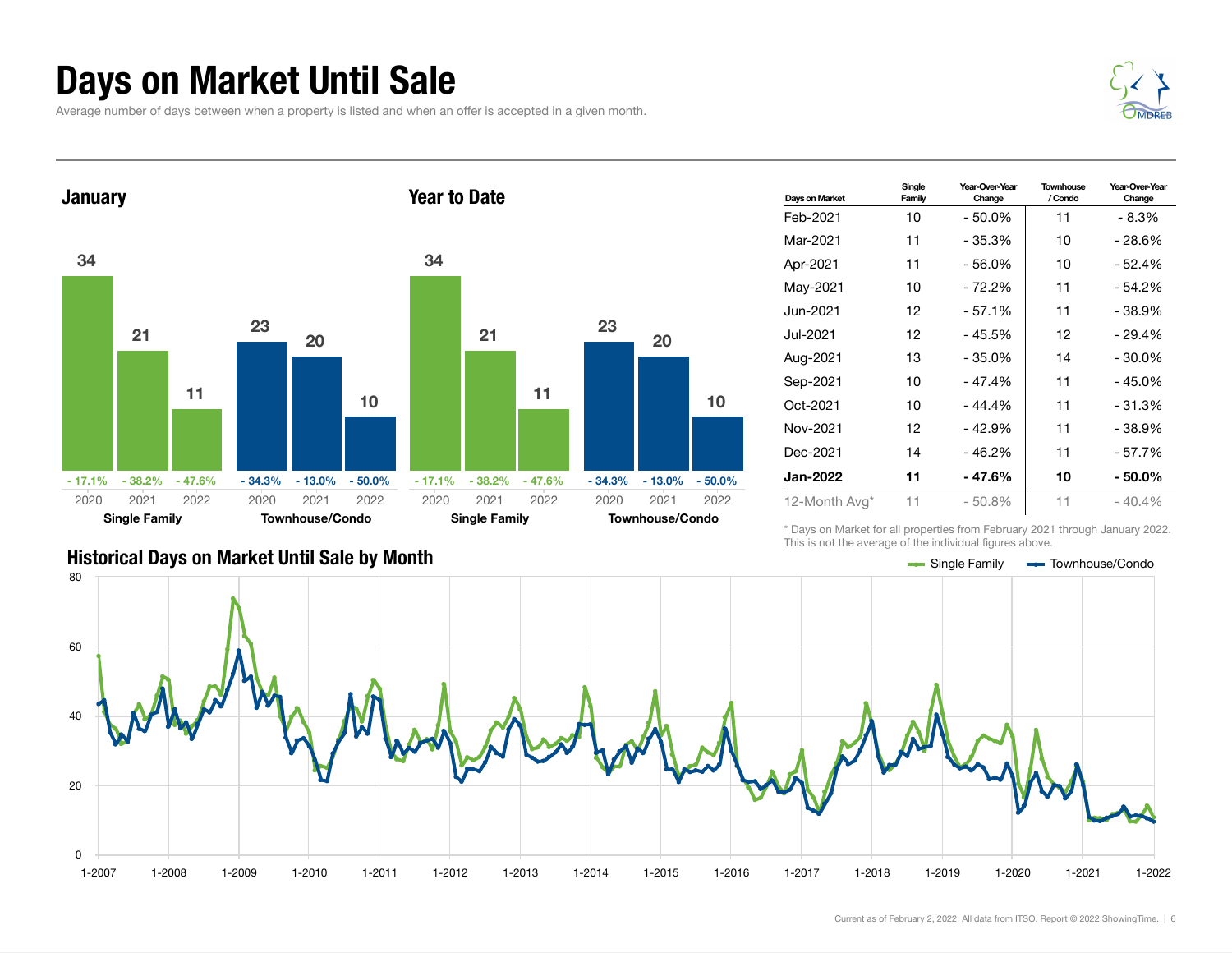#### Median Sales Price

Point at which half of the sales sold for more and half sold for less, not accounting for seller concessions, in a given month.





| <b>Median Sales Price</b> | Single<br>Family | Year-Over-Year<br>Change | <b>Townhouse</b><br>/ Condo | Year-Over-Year<br>Change |
|---------------------------|------------------|--------------------------|-----------------------------|--------------------------|
| Feb-2021                  | \$1,380,000      | + 28.5%                  | \$830,000                   | + 20.5%                  |
| Mar-2021                  | \$1,370,000      | + 25.7%                  | \$797,250                   | + 20.8%                  |
| Apr-2021                  | \$1,317,500      | $+41.5%$                 | \$770,000                   | $+22.0\%$                |
| May-2021                  | \$1,375,000      | + 34.5%                  | \$800,000                   | + 26.9%                  |
| Jun-2021                  | \$1,430,000      | +30.6%                   | \$775,000                   | + 19.2%                  |
| Jul-2021                  | \$1,326,310      | $+17.9%$                 | \$752,000                   | + 15.7%                  |
| Aug-2021                  | \$1,380,000      | + 19.5%                  | \$820,000                   | $+25.0%$                 |
| Sep-2021                  | \$1,460,000      | + 22.6%                  | \$825,500                   | $+24.1%$                 |
| Oct-2021                  | \$1,492,750      | $+23.4%$                 | \$850,000                   | + 28.8%                  |
| Nov-2021                  | \$1,500,000      | $+20.5%$                 | \$862,500                   | $+25.0\%$                |
| Dec-2021                  | \$1,516,600      | $+20.4%$                 | \$847,000                   | + 38.9%                  |
| <b>Jan-2022</b>           | \$1,721,101      | $+25.2\%$                | \$975,000                   | + 42.1%                  |
| 12-Month Avg* \$1,410,000 |                  | $+22.5%$                 | \$810,000                   | $+23.7%$                 |

\* Median Sales Price for all properties from February 2021 through January 2022. This is not the average of the individual figures above.



#### Historical Median Sales Price by Month Single Family Townhouse/Condo Condo Condo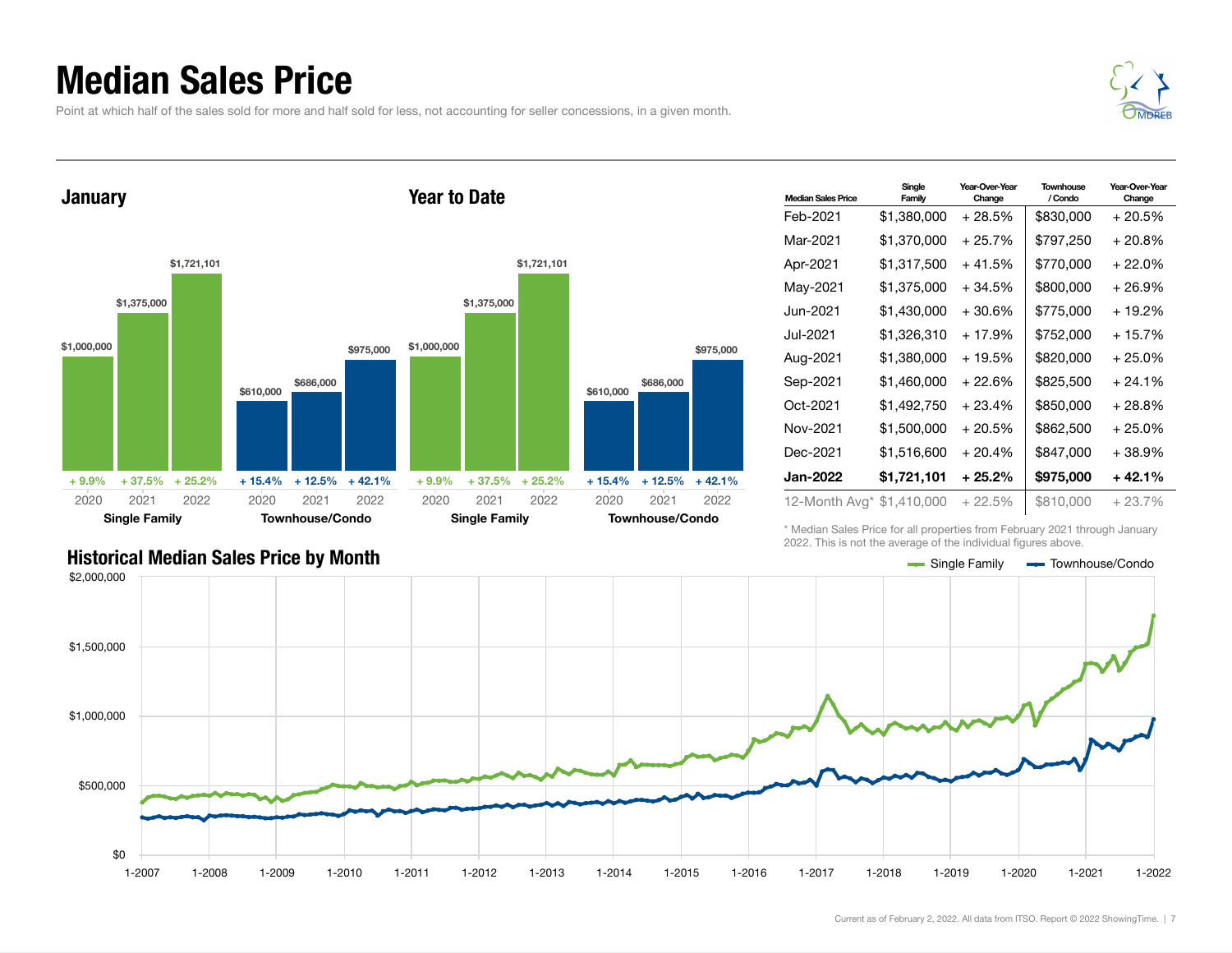### Average Sales Price

Average sales price for all closed sales, not accounting for seller concessions, in a given month.



**January** \$1,123,317 \$1,680,819 \$1,968,798  $+3.7\%$  + 49.6% + 17.1% \$635,710 \$724,931 \$1,036,519 + 10.5% + 14.0% + 43.0% 2020 Single Family 2021 2022 2020 Townhouse/Condo 2021 2022 Year to Date \$1,123,317 \$1,680,819 \$1,968,798  $+3.7\%$   $+49.6\%$   $+17.1\%$ \$635,710 \$724,931 \$1,036,519 + 10.5% + 14.0% + 43.0% 2020 Single Family 2021 2022 2020 Townhouse/Condo 2021 2022

| Avg. Sales Price          | Single<br>Family | Year-Over-Year<br>Change | Townhouse<br>/ Condo | Year-Over-Year<br>Change |
|---------------------------|------------------|--------------------------|----------------------|--------------------------|
| Feb-2021                  | \$1,605,129      | $+27.7%$                 | \$830,893            | $+21.7%$                 |
| Mar-2021                  | \$1,585,515      | $+33.1%$                 | \$849,624            | + 26.2%                  |
| Apr-2021                  | \$1,597,645      | $+43.3%$                 | \$816,800            | + 28.6%                  |
| May-2021                  | \$1,508,431      | $+29.3%$                 | \$804,179            | + 21.9%                  |
| Jun-2021                  | \$1,626,196      | + 28.0%                  | \$812,066            | + 24.2%                  |
| Jul-2021                  | \$1,546,958      | $+22.9%$                 | \$781,024            | $+15.7%$                 |
| Aug-2021                  | \$1,664,029      | + 24.8%                  | \$845,983            | + 21.9%                  |
| Sep-2021                  | \$1,607,484      | + 13.5%                  | \$870,164            | + 23.9%                  |
| Oct-2021                  | \$1,668,988      | $+20.6%$                 | \$919,711            | $+34.1%$                 |
| Nov-2021                  | \$1,795,950      | + 27.3%                  | \$904,634            | + 27.0%                  |
| Dec-2021                  | \$1,804,253      | $+23.9%$                 | \$919,101            | $+34.3%$                 |
| <b>Jan-2022</b>           | \$1,968,798      | + 17.1%                  | \$1,036,519          | + 43.0%                  |
| 12-Month Avg* \$1,630,871 |                  | $+22.9%$                 | \$852,960            | $+24.7%$                 |

\* Avg. Sales Price for all properties from February 2021 through January 2022. This is not the average of the individual figures above.



#### Historical Average Sales Price by Month Single Townhouse/Condo Condo Condo Condo Condo Condo Condo Condo Condo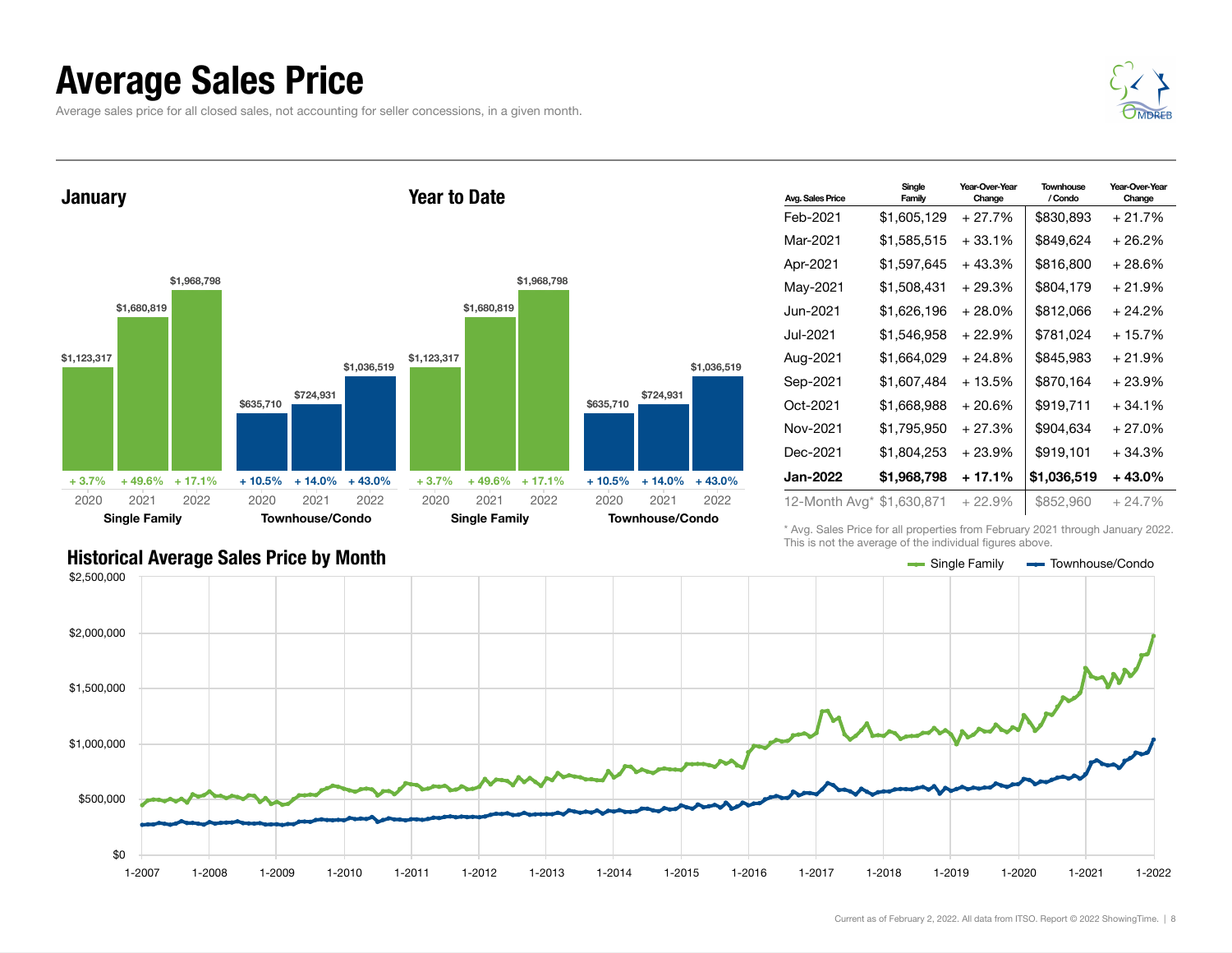### Percent of List Price Received

Percentage found when dividing a property's sales price by its most recent list price, then taking the average for all properties sold in a given month, not accounting for seller concessions.





| Pct. of List Price<br>Received | Single<br>Family | Year-Over-Year<br>Change | Townhouse<br>/ Condo | Year-Over-Year<br>Change |
|--------------------------------|------------------|--------------------------|----------------------|--------------------------|
| Feb-2021                       | 108.8%           | $+9.0\%$                 | 109.0%               | + 5.9%                   |
| Mar-2021                       | 108.1%           | $+8.1%$                  | 107.3%               | +3.8%                    |
| Apr-2021                       | 106.6%           | $+9.9\%$                 | 105.2%               | + 6.5%                   |
| May-2021                       | 105.9%           | $+8.4%$                  | 105.3%               | + 6.0%                   |
| Jun-2021.                      | 104.7%           | $+5.8\%$                 | 104.5%               | +4.2%                    |
| Jul-2021.                      | 104.0%           | $+4.5%$                  | 103.6%               | + 2.9%                   |
| Aug-2021                       | 104.4%           | $+4.4%$                  | 103.7%               | + 2.7%                   |
| Sep-2021                       | 107.8%           | $+6.6%$                  | 104.9%               | +3.9%                    |
| Oct-2021                       | 108.3%           | $+8.1%$                  | 107.3%               | + 6.3%                   |
| Nov-2021                       | 110.3%           | $+9.8%$                  | 109.4%               | + 8.1%                   |
| Dec-2021                       | 112.1%           | $+10.8\%$                | 109.9%               | + 8.9%                   |
| Jan-2022                       | 117.2%           | + 12.6%                  | 117.5%               | $+11.5%$                 |
| 12-Month Avg*                  | 107.5%           | $+7.4%$                  | 106.7%               | $+5.3%$                  |

\* Pct. of List Price Received for all properties from February 2021 through January 2022. This is not the average of the individual figures above.



#### Historical Percent of List Price Received by Month Single Family Townhouse/Condo Single Family Townhouse/Condo

Current as of February 2, 2022. All data from ITSO. Report © 2022 ShowingTime. | 9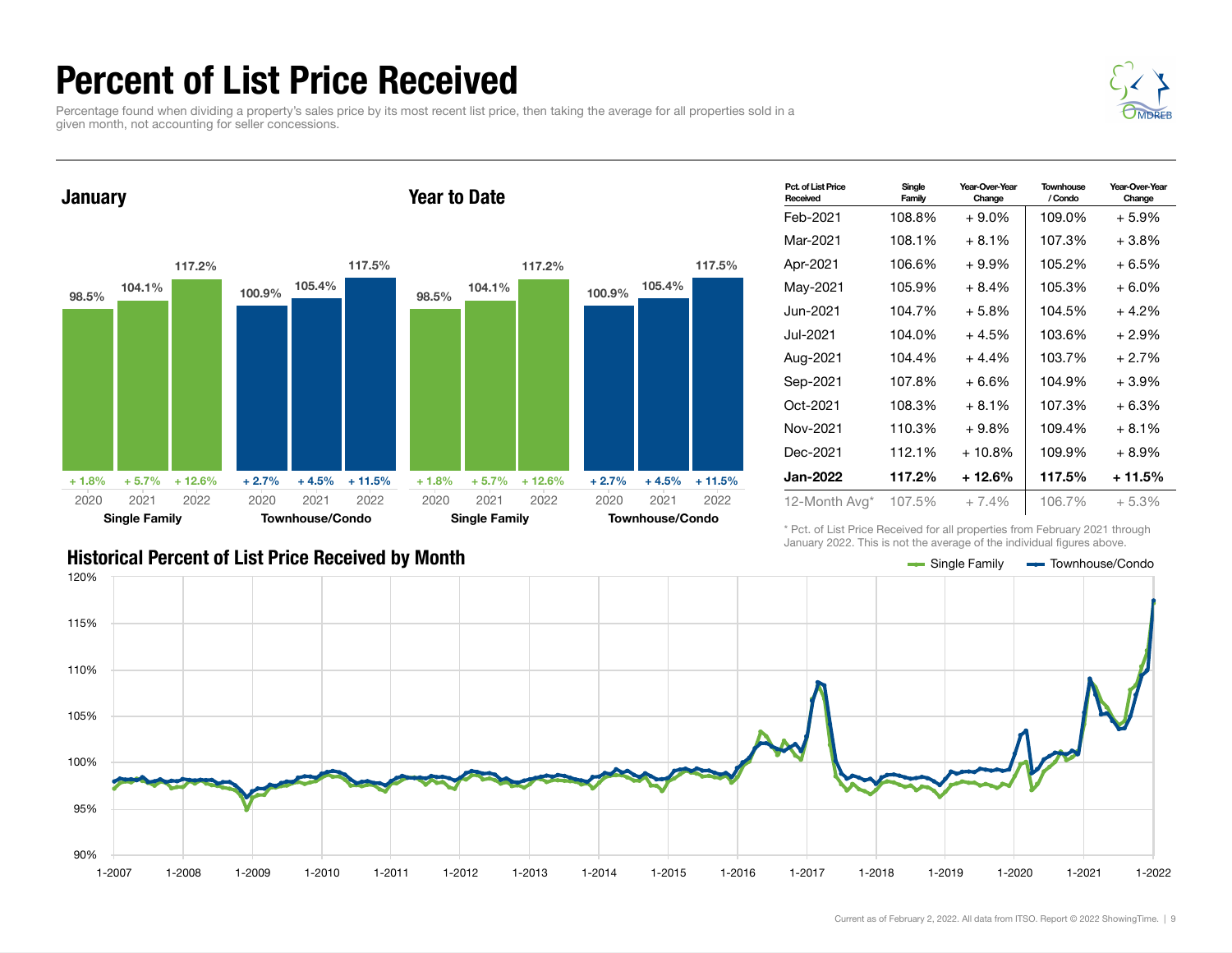## Housing Affordability Index

This index measures housing affordability for the region. For example, an index of 120 means the median household income is 120% of what is necessary to qualify for the median-priced home under prevailing interest rates. A higher number means greater affordability.



| <b>Affordability Index</b> | Single<br>Family | Year-Over-Year<br>Change | Townhouse<br>/ Condo | Year-Over-Year<br>Change |
|----------------------------|------------------|--------------------------|----------------------|--------------------------|
| Feb-2021                   | 29               | $-17.1%$                 | 49                   | - 10.9%                  |
| Mar-2021                   | 29               | - 17.1%                  | 50                   | - 13.8%                  |
| Apr-2021                   | 30               | $-26.8%$                 | 51                   | - 16.4%                  |
| May-2021                   | 29               | - 23.7%                  | 50                   | - 19.4%                  |
| Jun-2021.                  | 28               | $-22.2%$                 | 51                   | - 15.0%                  |
| Jul-2021                   | 30               | $-14.3%$                 | 54                   | - 11.5%                  |
| Aug-2021                   | 29               | - 17.1%                  | 49                   | - 19.7%                  |
| Sep-2021                   | 28               | $-17.6%$                 | 49                   | - 18.3%                  |
| Oct-2021                   | 27               | $-18.2%$                 | 47                   | $-23.0%$                 |
| Nov-2021                   | 27               | - 18.2%                  | 47                   | $-20.3%$                 |
| Dec-2021                   | 27               | $-18.2%$                 | 48                   | - 28.4%                  |
| Jan-2022                   | 23               | - 23.3%                  | 41                   | $-30.5%$                 |
| 12-Month Avg               | 28               | $-20.0\%$                | 49                   | - 18.3%                  |

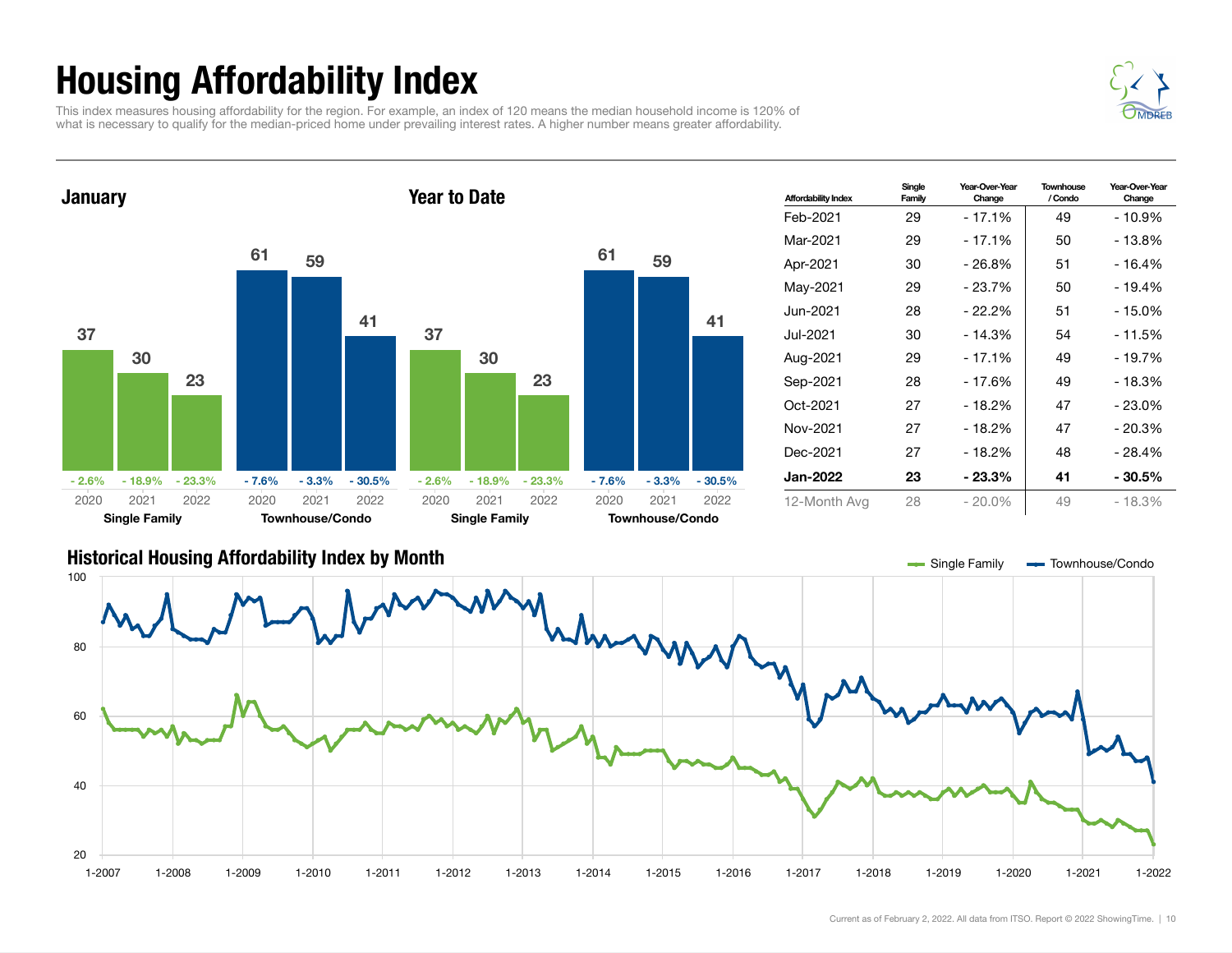### ShowingTime Housing Value Index

The value index employs a multi-variate, linear regression methodology to determine specific weights that adjust for both seasonality and segment bias to arrive at a real, constant-quality view of home values. The index is set to the median sales price in January 2008.



#### **January** 333 433 551  $+9.5\%$   $+30.0\%$   $+27.3\%$ 249 282 395  $+ 7.3\% + 13.3\% + 40.1\%$ 2020 Single Family 2021 2022 2020 Townhouse/Condo 2021 2022

| <b>Housing Value Index</b> | Single<br>Family | Year-Over-Year<br>Change | Townhouse<br>/ Condo | Year-Over-Year<br>Change |
|----------------------------|------------------|--------------------------|----------------------|--------------------------|
| Feb-2021                   | 427              | $+25.2%$                 | 303                  | + 16.5%                  |
| Mar-2021                   | 432              | $+24.5%$                 | 310                  | + 18.3%                  |
| Apr-2021                   | 434              | $+35.2%$                 | 316                  | $+27.4%$                 |
| May-2021                   | 440              | $+31.3%$                 | 307                  | + 20.9%                  |
| Jun-2021.                  | 436              | $+22.8%$                 | 309                  | $+21.2%$                 |
| Jul-2021.                  | 442              | $+24.5%$                 | 303                  | $+15.6%$                 |
| Aug-2021                   | 443              | $+23.1%$                 | 323                  | + 23.8%                  |
| Sep-2021                   | 465              | $+26.7%$                 | 342                  | $+30.0%$                 |
| Oct-2021                   | 486              | $+32.4%$                 | 347                  | $+35.5%$                 |
| Nov-2021                   | 508              | $+30.3%$                 | 347                  | + 30.9%                  |
| Dec-2021                   | 514              | $+29.8%$                 | 358                  | + 32.6%                  |
| Jan-2022                   | 551              | $+27.3%$                 | 395                  | + 40.1%                  |
| 12-Month Avg*              |                  |                          |                      |                          |

\* Housing Value Index for all properties from February 2021 through January 2022. This is not the average of the individual figures above.



#### Historical ShowingTime Housing Value Index by Month Single The Single Family Townhouse/Condo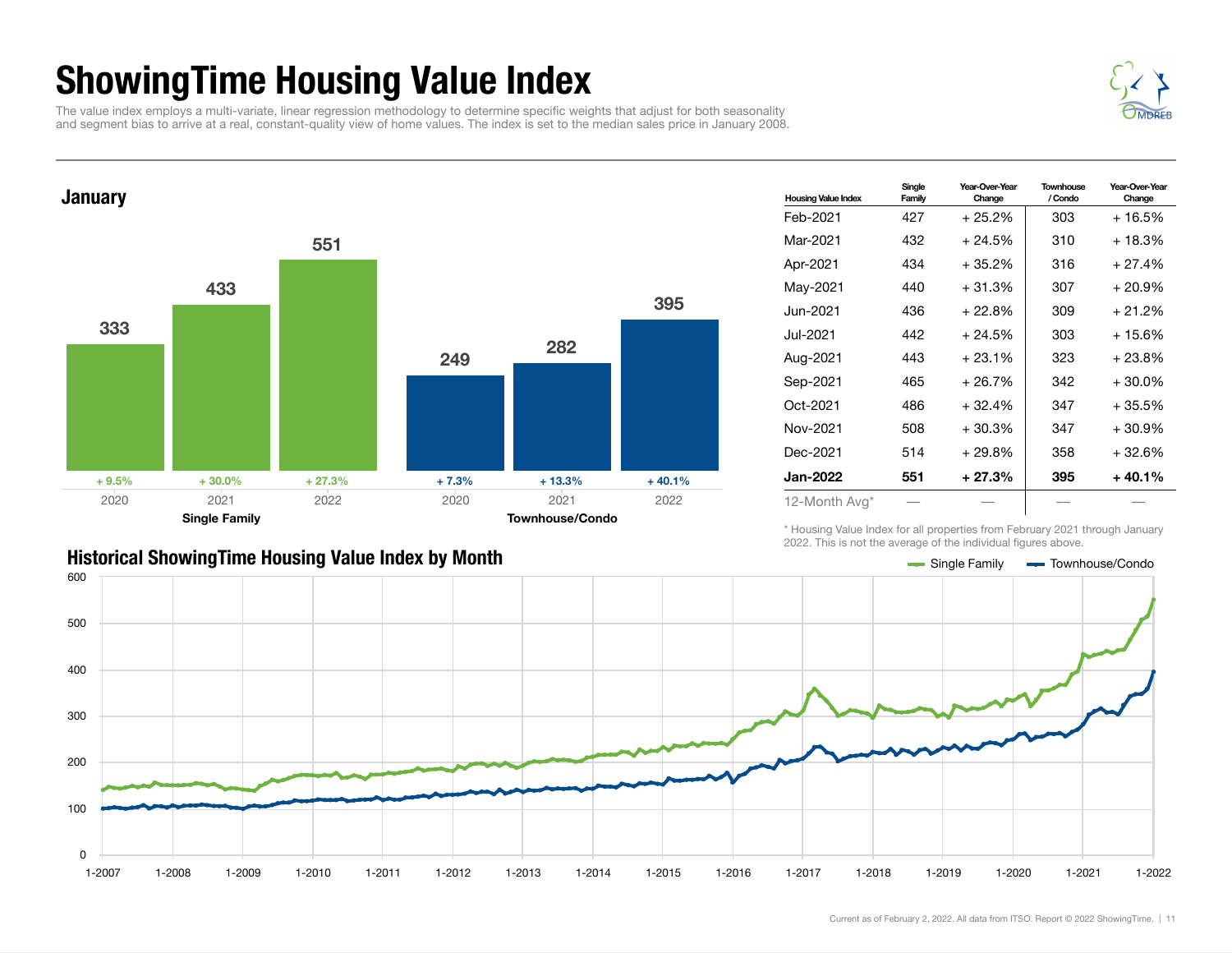### Inventory of Homes for Sale

The number of properties available for sale in active status at the end of a given month.





| <b>Homes for Sale</b> | Single<br>Family | Year-Over-Year<br>Change | Townhouse<br>/ Condo | Year-Over-Year<br>Change |
|-----------------------|------------------|--------------------------|----------------------|--------------------------|
| Feb-2021              | 251              | - 52.5%                  | 187                  | $0.0\%$                  |
| Mar-2021              | 290              | - 57.2%                  | 221                  | $-9.1%$                  |
| Apr-2021              | 321              | $-50.1%$                 | 246                  | $-0.4%$                  |
| May-2021              | 319              | - 46.5%                  | 227                  | - 12.0%                  |
| Jun-2021 <b>.</b>     | 306              | - 49.8%                  | 222                  | $-31.7%$                 |
| Jul-2021              | 210              | - 64.7%                  | 199                  | - 41.6%                  |
| Aug-2021              | 164              | - 70.7%                  | 145                  | - 58.7%                  |
| Sep-2021              | 221              | $-59.1%$                 | 157                  | - 57.0%                  |
| Oct-2021              | 189              | - 59.0%                  | 141                  | $-57.1%$                 |
| Nov-2021              | 130              | - 61.8%                  | 100                  | - 61.8%                  |
| Dec-2021              | 65               | $-66.1%$                 | 69                   | $-55.5%$                 |
| Jan-2022              | 111              | - 44.2%                  | 85                   | - 42.2%                  |
| 12-Month Avg          | 215              | $-56.6%$                 | 167                  | $-37.7\%$                |

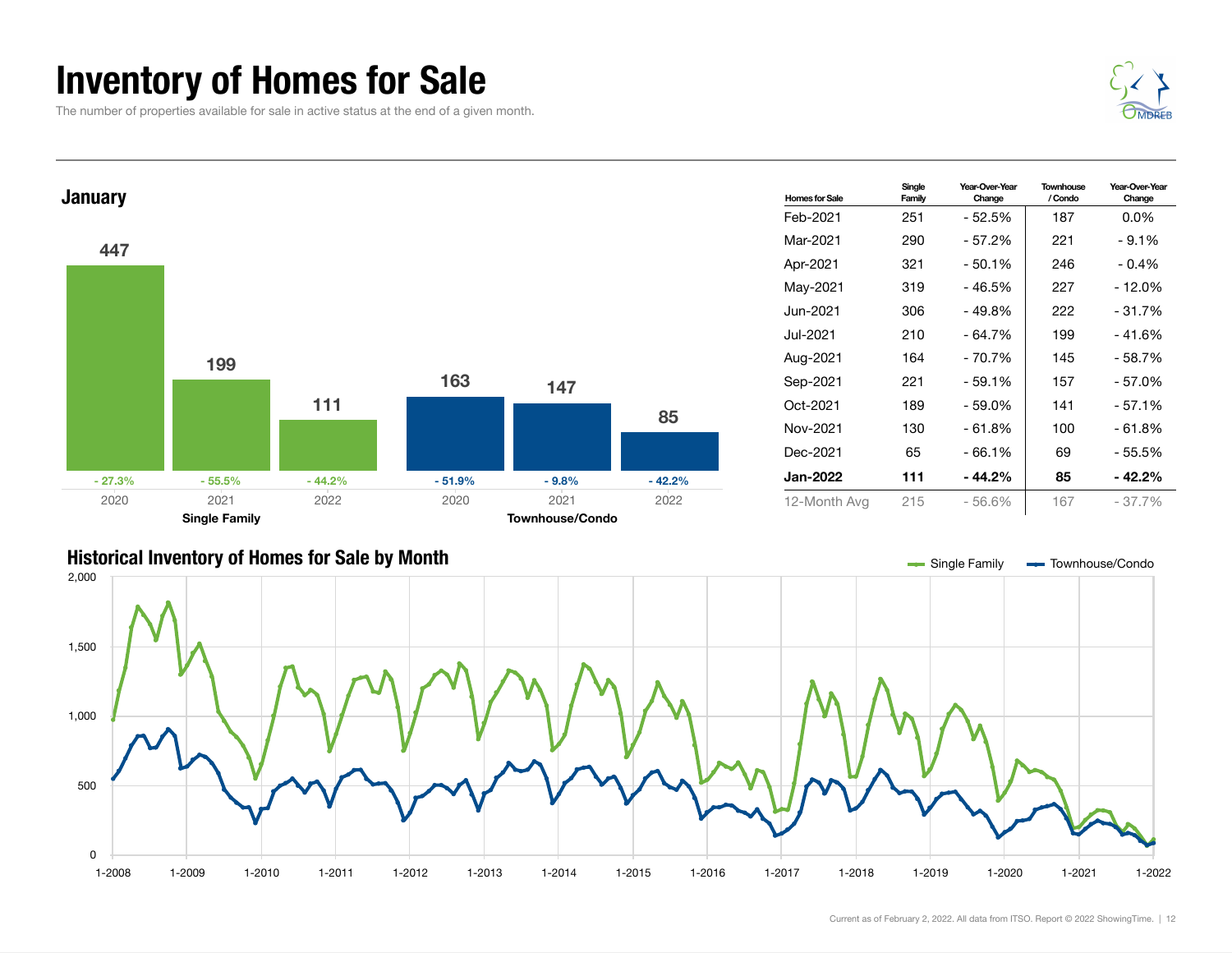## Months Supply of Inventory

The inventory of homes for sale at the end of a given month, divided by the average monthly closed sales from the last 12 months.





| <b>Months Supply</b> | Single<br>Family | Year-Over-Year<br>Change | Townhouse<br>/ Condo | Year-Over-Year<br>Change |
|----------------------|------------------|--------------------------|----------------------|--------------------------|
| Feb-2021             | 0.7              | - 56.3%                  | 0.7                  | $0.0\%$                  |
| Mar-2021             | 0.8              | - 61.9%                  | 0.8                  | - 11.1%                  |
| Apr-2021             | 0.8              | $-61.9%$                 | 0.8                  | $-20.0\%$                |
| May-2021             | 0.7              | $-66.7%$                 | 0.7                  | - 36.4%                  |
| Jun-2021             | 0.7              | $-66.7%$                 | 0.7                  | - 50.0%                  |
| Jul-2021.            | 0.5              | $-75.0%$                 | 0.6                  | $-57.1%$                 |
| Aug-2021             | 0.4              | - 77.8%                  | 0.5                  | - 64.3%                  |
| Sep-2021             | 0.6              | - 62.5%                  | 0.5                  | - 64.3%                  |
| Oct-2021             | 0.5              | $-64.3%$                 | 0.5                  | $-61.5%$                 |
| Nov-2021             | 0.4              | $-60.0\%$                | 0.3                  | - 70.0%                  |
| Dec-2021             | 0.2              | $-66.7%$                 | 0.2                  | - 66.7%                  |
| Jan-2022             | 0.3              | - 50.0%                  | 0.3                  | - 40.0%                  |
| 12-Month Avg*        | 0.5              | $-65.2%$                 | 0.5                  | $-50.0\%$                |

\* Months Supply for all properties from February 2021 through January 2022. This is not the average of the individual figures above.